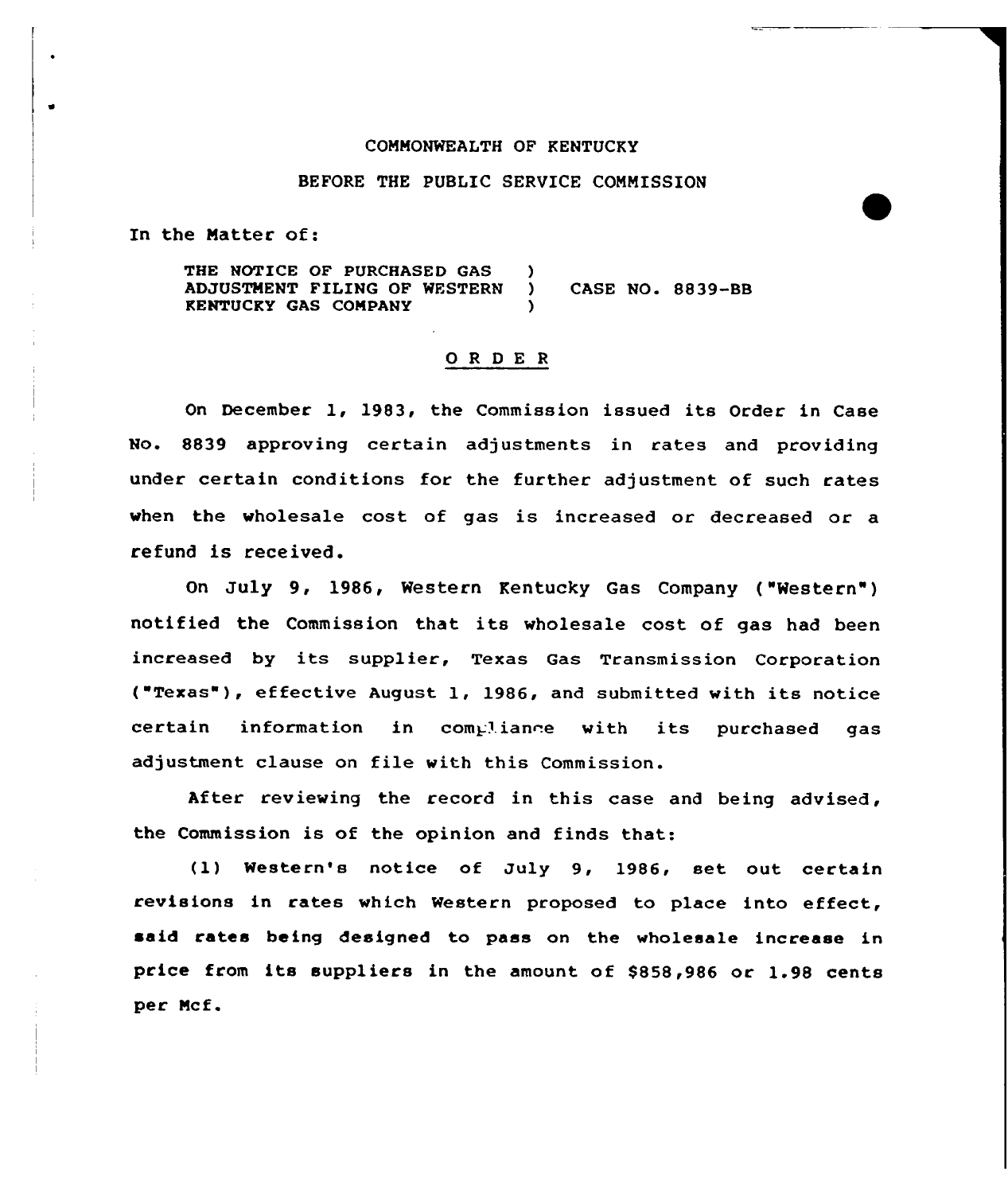(2) Texas filed increased rates with the Federal Energy Regulatory Commission to be effective August 1, 1986.

(3) Western's adjustments in rates under the purchased gas adjustment provisions approved by the Commission in its Order in Case No. 8839, dated December 1, 1983, are fair, just and reasonable and in the public interest and should be effective with gas supplied on and after August 1, 1986.

IT IS THEREFORE ORDERED that:

 $f(1)$  The rates in the Appendix to this Order be and they hereby are authorized effective with gas supplied on and after August 1, 1986.

(2) Within 30 days of the date of this Order Western shall file with this Commission its revised tariffs setting out the rates authorized herein.

Done at Frankfort, Kentucky, this 18th day of July, 1986.

PUBLIC SERVICE CONMISS ION

LD. Heman p. Cha irman Chairman

ner

ATTEST:

Executive Director